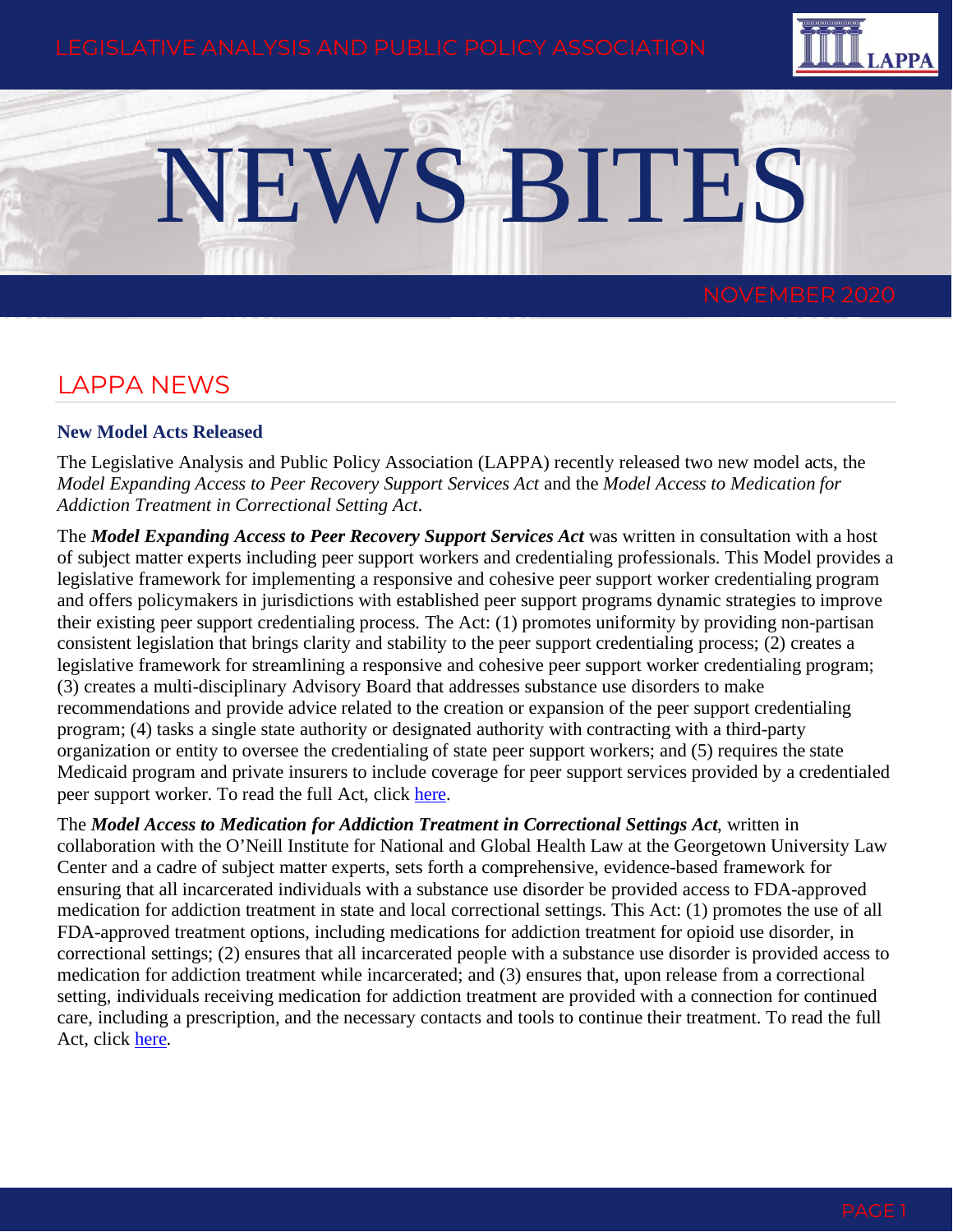## **Upcoming Model Acts**

In September 2020, LAPPA convened its *Recovery Residence Certification Model Act* Drafting Meeting via the Zoom platform. Shannon L. Kelly, National HIDTA Program Director, kicked off the meeting by addressing the working group members and praising their tireless work in this area. The working group was comprised of approximately 20 individuals who are experts in the field of recovery with a particular focus on recovery residences and the issues affecting recovery residences. Members included those in the field of recovery residence certification, attorneys working to protect the rights of recovery residences, and representatives from organizations responsible for the management of recovery residences. Over two days of spirited discussion, the group worked to refine and craft a Model Act that addresses the complex issues involved with certification of recovery residences. LAPPA is currently working to incorporate all the suggestions into a comprehensive draft to be sent out to the working group members and other experts in the field for their review and comment. LAPPA plans to publish and disseminate the model in the winter of 2020/2021. For more information on the Model, please email [info@thelappa.org.](mailto:info@thelappa.org)

#### **New Podcasts Available**

Two new installments of LAPPA's podcast series, *One-on-One With LAPPA*, are available at [www.legislativeanalysis.org.](http://www.legislativeanalysis.org/) The first is an interview with Honesty Liller, Chief Executive Officer of the McShin Foundation. The McShin Foundation, founded in 2004, is a full-service recovery community organization committed to serving individuals and families in their fight against substance use disorders. In addition to being the CEO, Honesty Liller is a woman in long-term recovery and, in this interview, she talks about her experience and the importance of recovery housing and peer support. Click [here](https://legislativeanalysis.org/media-gallery/) to listen to the interview with Ms. Liller.

The second interview is with Annie Ramniceanu, Addiction and Mental Health Systems Director of the Vermont Department of Corrections. Ms. Ramniceanu discusses all the ways jurisdictions across the country are exploring to implement medication for addiction treatment in correctional institutions, where incarcerated persons have disproportionately high rates of substance use disorder as compared to the general population. To hear the full podcast, click [here.](https://legislativeanalysis.org/media-gallery/)

## **Legislative Updates**

LAPPA recently undertook an extensive research project to determine the current status of naloxone access laws throughout the United States, including the District of Columbia and all U.S. territories. Naloxone is the generic name of an opioid antagonist drug used throughout the United States to reverse opioid overdoses. As of August 2020, all 50 states and the District of Columbia have some form of a naloxone access law; that is, a law designed to make access to naloxone by first responders and the general public easier. The laws vary significantly by state, but were implemented in an effort to save lives. Click [here](https://legislativeanalysis.org/naloxone-summary-of-state-laws/) to read the full summary, and for more updates on legislative happenings across the states, read the "News Bits" section at the end of this publication.

#### **Webinars**

• The 2020 National HIDTA Directors Meeting took place in person and virtually in Denver, Colorado on October 27-29, 2020. HIDTA Directors from across the country came together to update one another about issues and to discuss solutions to emerging threats. LAPPA's President, Susan P. Weinstein, discussed how LAPPA and the HIDTAs can work together to further the HIDTAs' mission of reducing drug misuse by "improving interagency collaboration, promoting accurate and timely information and intelligence sharing, and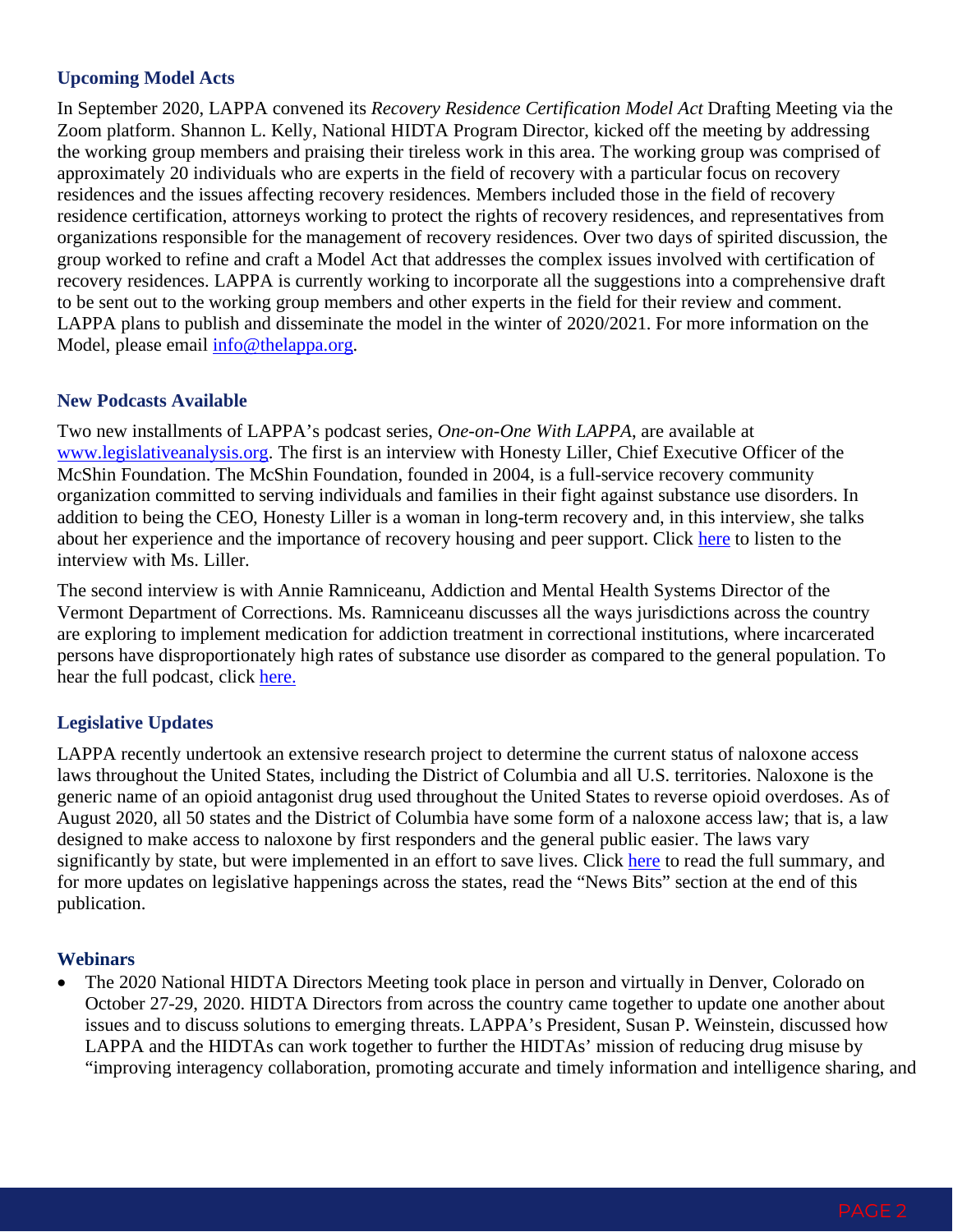providing specialized training and other resources to its law enforcement, intelligence, treatment, and prevention initiatives."

• On October 28, 2020, the O'Neill Institute at Georgetown University School of Law hosted an interactive discussion on expanding access to evidence-based treatment for individuals with opioid use disorder. Access to such treatment during incarceration is central to any effective overdose prevention strategy. Medication based treatment in correctional settings is especially important given the elevated risk of overdose death for individuals leaving jails and prisons. Chan Kemper, Senior Legislative Attorney at LAPPA, reviewed the recently released *Model Access to Medication for Addiction Treatment in Correctional Settings Act* for webinar participants. For information on this Act, please see above and visit the model laws section of LAPPA's website [here.](https://legislativeanalysis.org/model-laws/)

# IN THE NEWS

#### **Drug Czar Calls for Permanently Expanding Telehealth for Addiction Treatment**

Jim Carroll, Director of the Office of National Drug Control Policy, recently said that the federal government's push to expand coverage for online visits - which have increased sharply during the coronavirus pandemic will improve access to treatment, especially for rural Americans. Carroll noted that President Donald Trump issued an executive order to direct federal agencies to work together to fortify the infrastructure needed to support telehealth in rural communities. This effort could increase access not only for drug treatment but for other types of health care, as well. Expansion of these types of services beyond the current pandemic will eventually require a vote by Congress, but many stakeholders back the change. To read the full story as reported by *Fox News*, click [here.](https://www.foxnews.com/politics/us-drug-czar-james-carroll-opioid-crisis-johnson-oklahoma)

#### **Buying Drugs is Now Easier Than Ever**

Televand is an automated digital retail system that is allegedly being used to sell illegal drugs on the encrypted messaging app Telegram. The online commerce supported through the app is staffed and operated 24 hours per day by what are essentially robots. Users of the technology say that it is the fastest way to obtain illegal drugs, with the transaction being completed entirely online. Televand purports to have 200,000 registered users and more than 40,000 active users, though the Telegram channel only has around 15,000 subscribers and a few hundred dealers. Once a user adds Televand as a contact and navigates through several stages, he or she will encounter a list of vendors selling all manner of illegal substances through an entirely automated process. To read the full article from *vice.com*, click [here.](https://www.vice.com/en/article/jgxypy/televend-robot-drug-dealer-telegram)

#### **New Drug Being used to Treat Addiction**

In Glasgow, Scotland, more than 100 people are being treated with a new prescription drug that helps treat opioid addiction. Unlike traditional addiction treatment medications such as methadone, Buvidal is injected once per month which eliminates the need for patients to make frequent, often daily, visits to a clinician, an obstacle for many on the road to recovery. The hope is that this new treatment will provide more time for those suffering with opioid use disorder to focus on improving their lives and health as opposed to spending all their time managing their opioid dependence. One Glaswegian pharmacist stated that feedback related to Buvidal, which blocks opioid receptors in the brain, has been overwhelmingly positive. While the drug is not suitable for everyone, it is showing promise across the spectrum. To read the full story as reported by the *BBC*, click [here.](https://www.bbc.com/news/uk-scotland-54433312)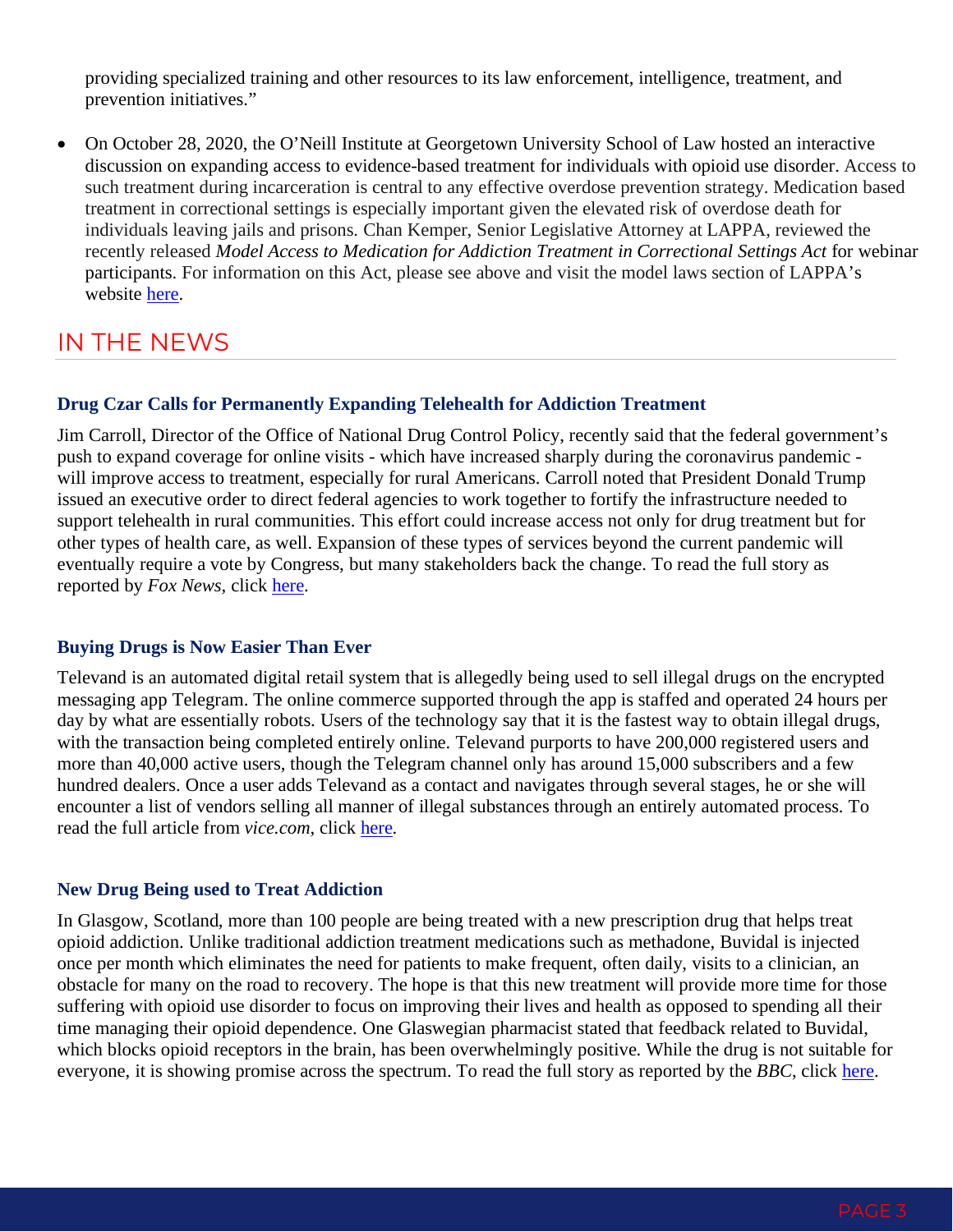#### **The Dangers of Diphenhydramine**

On September 24, 2020, the U.S. Food and Drug Administration (FDA) issued a warning that taking higher than recommended doses of the common over-the-counter allergy medication diphenhydramine (brand name Benadryl) can lead to serious heart problems, seizures, coma, and, in some instances, death. The FDA stated that the agency is aware of news reports regarding teenagers ending up in emergency rooms, and in some instances dying, after participating in the so-called "Benadryl Challenge," a dare encouraged on the social media platform TikTok. The Benadryl Challenge encourages participants (mostly teenagers) to take excessive amounts of the allergy medication in effort to "trip out" from the drug and experience a high that could bring about hallucinations. To read the full release from the FDA, click [here.](https://www.fda.gov/drugs/drug-safety-and-availability/fda-warns-about-serious-problems-high-doses-allergy-medicine-diphenhydramine-benadryl)

#### **Buprenorphine Implants and Injections are Being Underused**

Injectable and implantable forms of buprenorphine, a partial opioid agonist used to treat patients with opioid use disorder, are less likely to be diverted than oral formulations of the treatment yet they are rarely prescribed. According to a recent report from the U.S. Government Accountability Office, the Department of Health and Human Services statistics show that 7,250 prescriptions were issued for injectable or implantable buprenorphine during 2019, while 700,000 patients received prescriptions for an oral form of the drug. Injections deliver a controlled dose for a one-month period while implantable devices provide maintenance treatment for six months. Click [here,](https://jamanetwork.com/journals/jama/article-abstract/2770828) to read the full report in the *Journal of the American Medical Association*.

#### **New Legislation Aims to Expand Opioid and Substance Use Training**

Senators Michael Bennett (D-CO) and Susan Collins (R-ME) have introduced a bi-partisan measure that would require physicians, physician assistants, nurses, nurse practitioners, and other providers to complete an opioid and substance use training to ensure that prescribers of controlled medications, like opioids, have a foundational knowledge of addiction prevention, treatment, and management. The proposed legislation, the Medication Access and Training Expansion Act of 2020, would:

- Require all health care practitioners licensed to prescribe controlled substances or registered with the DEA to dispense controlled substances to complete a one-time training on treating and managing patients with opioid and other substance use disorders;
- Encourage accredited medical schools, residency programs, physician assistant schools, and schools of advanced practice nursing to integrate the study of substance use disorders and treatment into their curricula;
- Support the inclusion of bias and anti-racism training within training programs to reduce racial and ethnic disparities; and
- Satisfy the DATA 2000 waiver training requirement needed to prescribe addiction medications like buprenorphine.

To read the full text of the legislation, click [here.](https://www.bennet.senate.gov/public/_cache/files/7/6/76aef3d7-d6d7-4eb3-b7cb-6f3899425fcc/9AF13782E8F12B858364150862595231.dun20552.pdf)

#### **Guidelines Proposed for Hair Drug Testing**

The Substance Abuse and Mental Health Services Administration recently proposed scientific and technical guidelines for hair drug testing in federal workplace drug testing programs. The proposed guidelines, which were published in the Federal Register on September 10, 2020, will allow federal executive branch agencies to collect and test hair specimens for pre-employment drug tests and random drug tests. Hair has a longer window of drug detection than does urine and is more easily collected, transported, and stored. Hair is also more difficult to adulterate since hair collections are done under direct supervision. One drawback to testing hair as opposed to urine is that drugs are generally not detectable in hair for at least five to seven days after ingestion,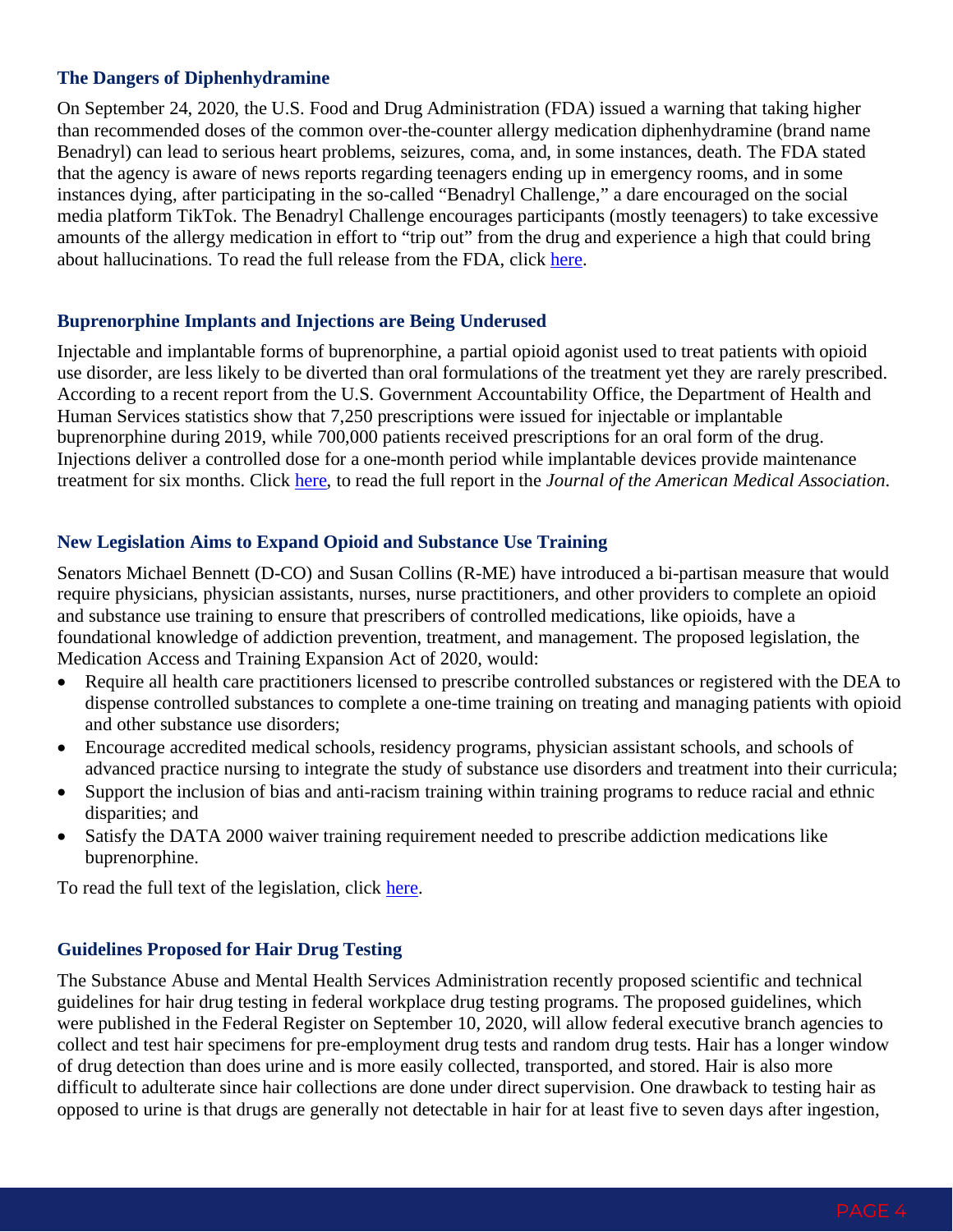so this method is not appropriate for reasonable suspicion testing or post-accident testing. To read the full text of the proposed guidelines, [click](https://www.federalregister.gov/) here to search the Federal Register online.

# NEWS BITS

**California:** U.S. Customs and Border Protection officers at the Otay Mesa commercial facility in San Diego recently seized more than 3,100 pounds of methamphetamine, fentanyl powder, fentanyl pills, and heroin as part of the second largest methamphetamine bust along the southwest border in the history of the agency. The drugs were all discovered in a tractor-trailer shipment of purported medical supplies which, upon inspection, were intermingled with the illegal substances. Estimated value of the seized material is \$7 million dollars.

Governor Gavin Newsom signed Senate Bill 855, which increases health and disability insurers' coverage obligations for mental health and addiction diagnosis, prevention, and treatment in the state. The measure expands mental health parity by extending its application to all medically necessary mental health and substance abuse addiction treatment and also provides new medical necessity standards and mandates criteria for clinical guidelines for assessing medical necessity.

**Connecticut**: Inmates that are discharged from the Connecticut Department of Corrections are provided with Narcan nasal spray kits to pre-emptively try and save lives lost to opioid overdose. The kits cost approximately \$75. A spokesperson for the Department of Corrections says that 768 two-dose boxes have been issued over the past year. One hundred thousand dollars has been set aside to fund the program, with the majority of that amount coming from federal funding sources. Inmates receive training on how to use the nasal spray and are encouraged to pass that knowledge on to family in case a relative finds them in the midst of an overdose.

**Florida**: In Charlotte County, Florida, the number of people involuntarily admitted for substance use disorder treatment has nearly tripled since the beginning of the coronavirus pandemic. Admissions pursuant to the Marchman Act, a state law that provides a means for family and friends to seek involuntary services for a person with a substance use disorder, are climbing dramatically. The law provides that involuntary examination orders can be issued for up to 72 hours, and placement petitions are heard within five days. If a patient meets certain criteria, a court may order involuntary commitment in 90-day increments.

**Massachusetts**: Under a new law passed by Boston's city council, city pharmacies must now provide sharps disposal kiosks for used hypodermic syringes. The measure takes aim at the used hypodermic needles that have [increasingly littered Boston's streets, parks, schoolyards, and sidewalks,](https://www.boston.com/news/local-news/2019/06/17/opioid-crisis-impacts-discarded-needles-orchard-gardens-lower-roxbury) and mandates large pharmacies that sell syringes must also provide kiosks so unwanted sharps can be safely disposed of. The ordinance, which was years in the making, passed unanimously after receiving a favorable recommendation from the Committee on Government Operations.

**Michigan**: The city of Ann Arbor, Michigan has become the third city in the United States to decriminalize entheogenic plants and fungi. (Entheogenic plants and fungi are those with mind-altering properties.) The relevant resolution does not legalize the possession, production, or commercialization of these substances, but makes planting, cultivating, purchasing, distributing, and engaging in practices with entheogenic plants a low law enforcement priority. Commercial sales and manufacturing of these plants and fungi, possession and distribution of these materials in schools, and driving under the influence are all still punishable by law.

**New Jersey**: The New Jersey Legislature's Assembly Health Committee, by unanimous vote, favorably reported on a bill that would require opioid antidote prescriptions for certain high-risk patients. Assembly Bill 3869 requires that practitioners who prescribe opioids to patients with a history of substance use disorder, whose daily opioid prescription is greater than 50 morphine milligram equivalents or who have a concurrent benzodiazepine prescription, must also issue an annual prescription for a Food and Drug Administrationapproved product that can reverse opioid overdoses, such as naloxone.